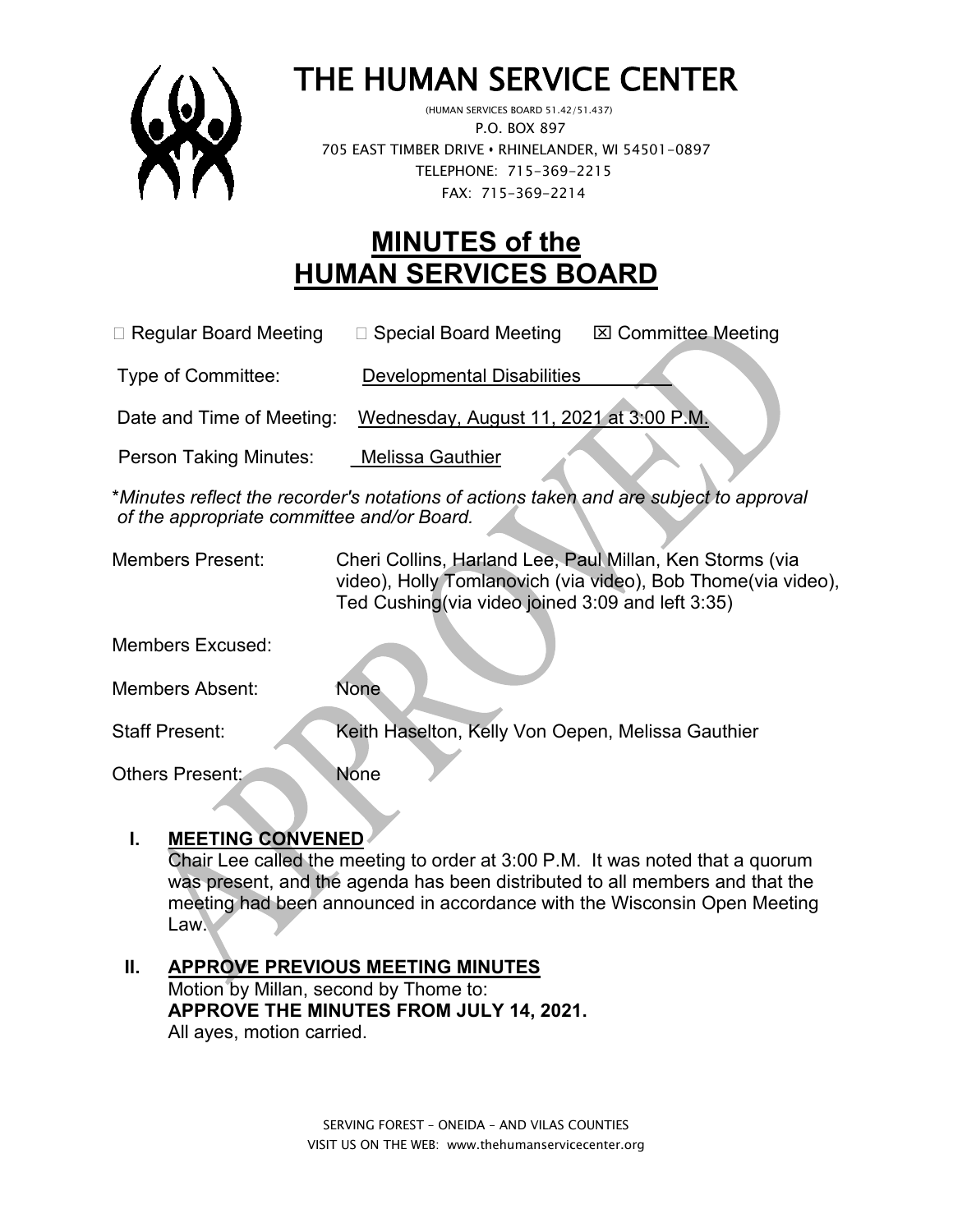#### **III. COMMUNITY ENGAGEMENT UPDATE**

Von Oepen provided the committee with an update on community engagement opportunities that the department has been involved with. The Human Service Center staff continue to meet regularly with the tri-county's social service agencies to discuss staffing of consumers that are supported by both HSC and the tri-county Social Service Departments. Oneida County continues to meet monthly with the meeting scheduled next Tuesday, August 17, 2021 and Forest County will meet as needed. HSC is working with Vilas County to establish new dates and times for the collaboration meetings. Von Oepen also reported that the HSC continues to meet internally with cases involved in multiple programs.

#### **IV. BIRTH TO 3 PROGRAM UPDATE**

Von Oepen reported there are currently 50 participants in the Birth to 3 program. Of the 50 enrolled, 4 are from Forest County, 17 from Vilas County, and 29 are from Oneida County. Von Oepen also reported that the Birth to 3 program received 19 referrals in July which included 5 from Forest County, 4 from Oneida County, and 10 from Vilas County. The referrals came from a variety of sources including parents, Marshfield Clinic, Aspirus, and Ascension.

Von Oepen reported that she met with the Forest County Potawatomi Health and Wellness Speech Language Pathologist and HSC's Billing Specialist to discuss the contract and rates to provide speech evaluations and early intervention services in the families' natural environment with the Birth to 3 families in Forest County. Von Oepen also reported that HSC did receive a resume for a SLP, and an interview has been set up for August 18, 2021.

Von Oepen reported that the Birth to 3 program continues to work with the 5 interns from the University of Whitewater. The interns are near completion of their service projects. The interns completed the tri-county resource guide for the Birth to 3 families and also created an exit survey for the parents of the Birth to 3 children. Von Oepen reported that the Birth to 3 program will start using the exit survey in August 2021.

Von Oepen reported that the Metastar audit was scheduled for August but has since been put on hold while they review their grading rubric. Von Oepen reported she received an email stating they will be in touch to reschedule once they have the official date they will resume audits.

#### **V. EARLY HEAD START HOME VISITOR PROGRAM UPDATE**

Von Oepen reported that there are currently 12 children enrolled in this program. Two clients from Forest County, 8 from Oneida County, and 2 from Vilas County. Von Oepen reported that of the 12 children enrolled, 6 are also in foster care, having been referred from Forest, Oneida, and Vilas Departments of Social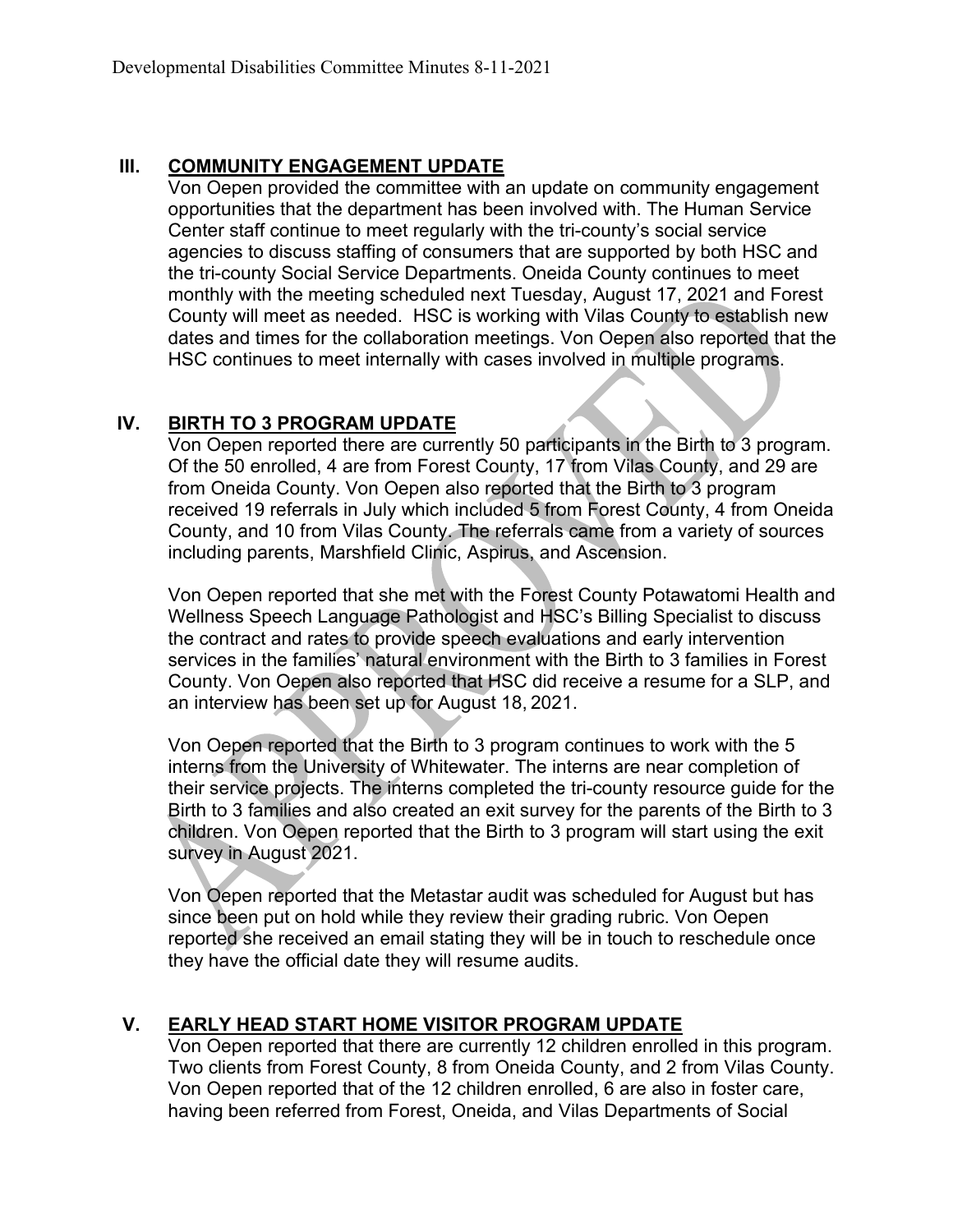Services making the joint meetings critical to maintain communication between agencies. Von Oepen reported that 5 of the children will be aging out of the program in a few months and is hopeful to fill the class list again, for the total of 12 participants.

#### **VI. CHILDREN'S LONG TERM SUPPORT SERVICES PROGRAM UPDATE**

Von Oepen reported that 6 referrals were received in July, 5 from Oneida and 1 from Vilas, and in August so far 5 referrals have been received, 1 from Oneida and 4 from Vilas. Referrals has been received from parents, Oneida County Social Services, CCS program, and Birth to 3 program. Von Oepen reported that CLTS has submitted all 30 files to Metastar by the August 5th deadline for the audit. Von Oepen reported that she has not heard anything yet, but the final results are expected around early October.

Von Oepen also reported that an interview was completed on Monday, August 9th for a CLTS Service & Support Coordinator and an interview with another candidate is scheduled for Friday, August 13, 2021.

### **VII. MEDICAL ASSISTANCE PERSONAL CARE PROGRAM UPDATE**

Von Oepen reported again that the MAPC Registered Nurse has given her notice of retirement and her last day will be September 3, 2021. Von Oepen reported that there is continued dialogue with MILC and Nicolet Staffing in regard to continuity of care for the families during the transition to MILC. Von Oepen reported that there are 26 people enrolled in this program, many of which are also in the CLTS program. Von Oepen also reported that there are currently 3 people on the waitlist and 2 of those people have been assessed and will qualify.

#### **VIII. 2022 DEVELOPMENTAL DISABILITIES BUDGET: ACTION ITEM**

Haselton was present to report on the proposed 2022 Developmental Disabilities budget. A handout breaking down the proposed budget was provided to the committee members. Haselton provided a brief overview as to how budget calculations are made. The committee reviewed the program-level budgets and the total DD budget as proposed. The committee discussed the budget. Motion by Thome, second by Millan to:

#### **APPROVE THE 2022 DEVELOPMENTAL DISABILITY BUDGET AS PRESENTED IN THE AMOUNT OF \$3,093,104 AND FORWARD TO ADMINISTRATION COMMITTEE FOR APPROVAL.**

All ayes, motion carried.

**IX. NEXT MEETING DATE** Wednesday, September 9, 2021 at 3:00 PM

#### **X. ADJOURNMENT**